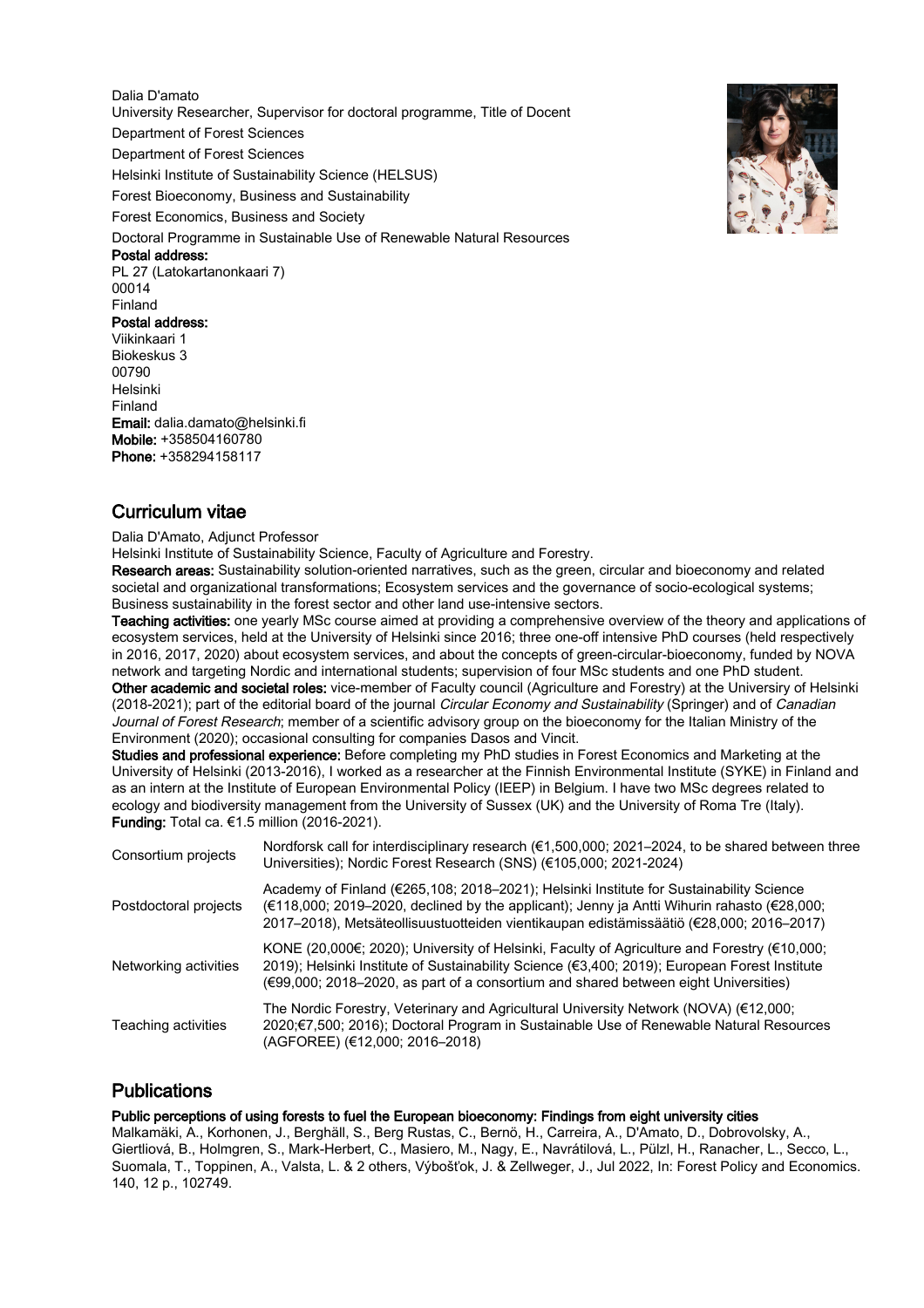#### Transdisciplinary research in natural resources management: Towards an integrative and transformative use of coconcepts

Hakkarainen, V., Mäkinen-Rostedt, K. E., Horcea-Milcu, A-I., D'amato, D., Jämsä, J. & Soini, K., Apr 2022, In: Sustainable Development. 30, 2, p. 309-325 17 p.

#### Integrating the green economy, circular economy and bioeconomy in a strategic sustainability framework

D'amato, D. & Korhonen, J., Oct 2021, In: Ecological Economics. 188, 12 p., 107143.

# Managerial Risk Perceptions of Corporate Social Responsibility Disclosure: Evidence from the Forestry Sector in China

Lu, F., Wang, Z., Toppinen, A., D'amato, D. & Wen, Z., Jun 2021, In: Sustainability. 13, 12, 16 p., 6811.

#### Sustainability Narratives as Transformative Solution Pathways: Zooming in on the Circular Economy D'amato, D., 27 Feb 2021, In: Circular Economy and Sustainability. 1, p. 231–242 12 p.

## Sustainability Competences and Pedagogical Approaches at the University of Helsinki

Pietikäinen, J. & D'amato, D., 2021, Developing Sustainability Competences Through Pedagogical Approaches : Experiences from International Case Studies. Lozano, R. & Barreiro-Gen, M. (eds.). Cham: Springer, p. 47-62 15 p. (Strategies for Sustainability).

#### Bioeconomy imaginaries: A review of forest-related social science literature

Holmgren, S., D'amato, D. & Giurca, A., Dec 2020, In: Ambio. 49, p. 1860-1877 18 p.

#### Reviewing the interface of bioeconomy and ecosystem service research

D'amato, D., Bartkowski, B. & Droste, N., Dec 2020, In: Ambio. 49, p. 1878-1896 19 p.

#### A review of LCA assessments of forest-based bioeconomy products and processes under an ecosystem services perspective

D'amato, D., Gaio, M. & Semenzin, E., 1 Mar 2020, In: The Science of the Total Environment. 706, 11 p., 135859.

## Forest-based circular bioeconomy: matching sustainability challenges and novel business opportunities?

Toppinen, A., D'amato, D. & Stern, T., Jan 2020, In: Forest Policy and Economics. 110, 5 p., 102041.

#### Towards sustainability? Forest-based circular bioeconomy business models in Finnish SMEs

D'Amato, D., Veijonaho, S. & Toppinen, A., Jan 2020, In: Forest Policy and Economics. 110, 11 p., 101848.

#### The role of sustainability standards in the uptake of bio-based chemicals

Morone, P. & D'amato, D., Oct 2019, In: Current opinion in green and sustainable chemistry. 19, p. 45-49 5 p.

#### Thinking green, circular or bio: Eliciting researchers' perspectives on a sustainable economy with Q method

D'amato, D., Droste, N., Winkler, K. & Toppinen, A., 1 Sep 2019, In: Journal of Cleaner Production. 230, p. 460-476 17 p.

#### "Being one of the boys" : perspectives from female forest industry leaders on gender diversity and the future of Nordic forest-based bioeconomy

Baublyte, G., Korhonen, J., D'Amato, D. & Toppinen, A., 18 Aug 2019, In: Scandinavian Journal of Forest Research. 34, 6 , p. 521-528

Circular, Green, and Bio Economy: How Do Companies in Land-Use Intensive Sectors Align with Sustainability Concepts? D'Amato, D., Korhonen, J. & Toppinen, A., Apr 2019, In: Ecological Economics. 158, p. 116-133 18 p.

#### Ecosystem Services in the Service-Dominant Logic Framework.

Caputo, J., D'amato, D. & Matthies, B. D., 2019, Services in Family Forestry. Hujala, T., Toppinen, A. & Butler, B. (eds.). Springer, p. 21-47 (World Forests; vol. 24).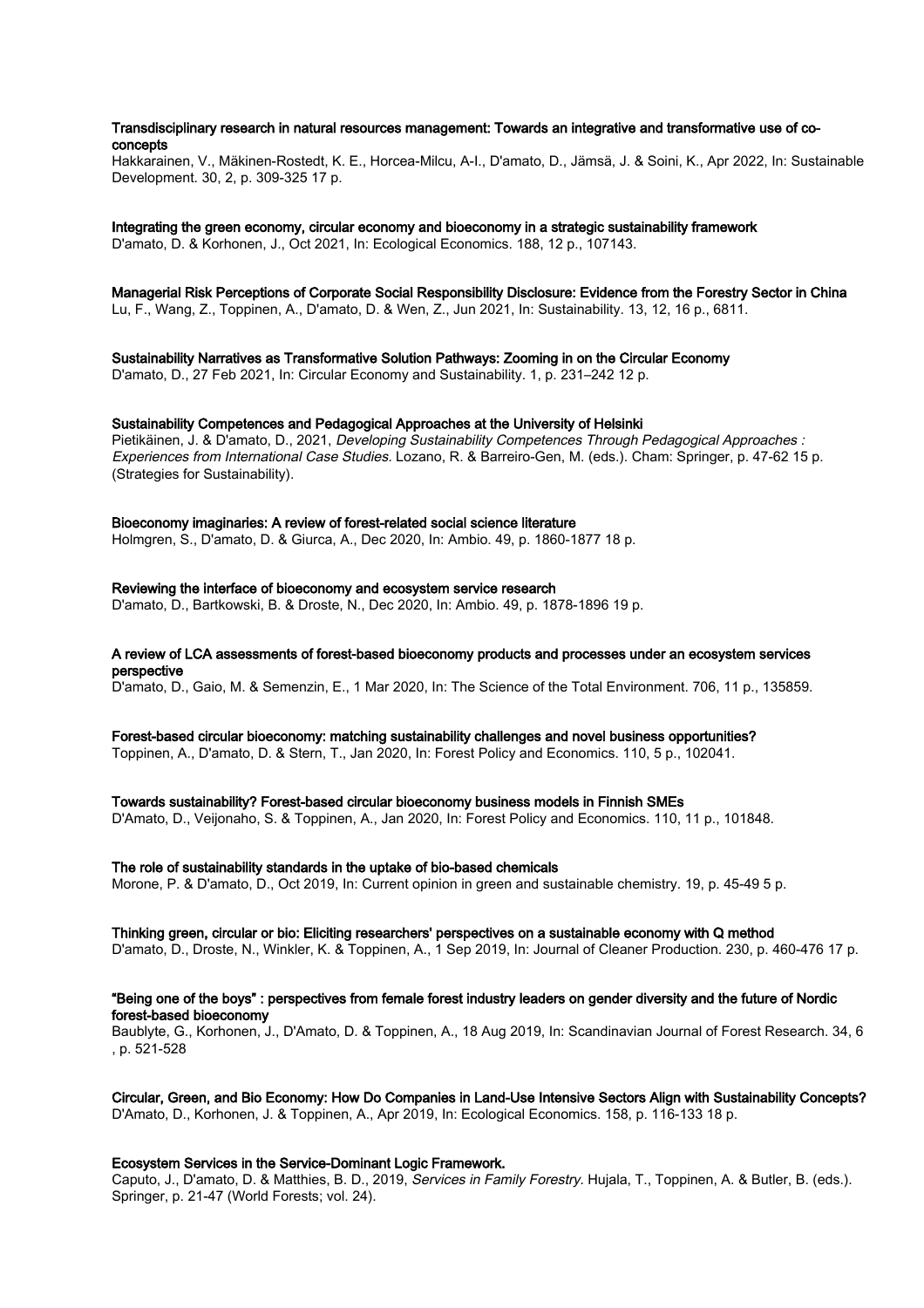#### A systematic review of the socio-economic impacts of large-scale tree plantations, worldwide

Malkamäki, A., D'Amato, D., Hogarth, N. J., Kanninen, M., Pirard, R., Toppinen, A. & Zhou, W., Nov 2018, In: Global Environmental Change. 53, p. 90-103 14 p.

#### Where communities intermingle, diversity grows - The evolution of topics in ecosystem service research

Droste, N., D'Amato, D. & Goddard, J. J., 28 Sep 2018, In: PLoS One. 13, 9, 19 p., 0204749.

#### Managerial Views of Corporate Impacts and Dependencies on Ecosystem Services: A Case of International and Domestic Forestry Companies in China

D'Amato, D., Wan, M., Li, N., Rekola, M. & Toppinen, A., Jul 2018, In: Journal of Business Ethics. 150, 4, p. 1011-1028 18 p.

#### Not so biocentric - Environmental benefits and harm associated with the acceptance of forest management objectives by future environmental professionals

Matthies, B. D., Vainio, A. & D'Amato, D., Feb 2018, In: Ecosystem Services. 29, p. 128-136 9 p.

#### Corporate social responsibility in wood-based panel industry: main strategies from four enterprises in China

Lu, F., Wen, Z., D'amato, D. & Toppinen, A., 2018, In: Forest Products Journal. 68, 2, p. 163-171 9 p.

#### Green, circular, bio economy: A comparative analysis of sustainability avenues

D'Amato, D., Droste, N., Allen, B., Kettunen, M., Lähtinen, K., Korhonen, J., Leskinen, P., Matthies, B. D. & Toppinen, A., 1 Dec 2017, In: Journal of Cleaner Production. 168, p. 716-734 19 p.

#### A Descriptive Plantation Typology and Coding System to Aid the Analysis of Ecological and Socio-Economic Outcomes

D'Amato, D., Malkamaki, A., Hogarth, N. J. & Baral, H., Dec 2017, In: Current Forestry Reports. 3, 4, p. 296-307 12 p.

#### Factors influencing levels of CSR disclosure by forestry companies in China

Lu, F., Kozak, R., Toppinen, A. M. K., D'amato, D. & Wen, Z., 5 Oct 2017, In: Sustainability. 9, 10, 15 p., 1800.

#### Forest ecosystem services, corporate sustainability and local livelihoods in industrial plantations of China: Building conceptual awareness on the interlinkages

Toppinen, A. M. K., D'amato, D., Lähtinen, K. P., Rekola, M. O., Wan, M., Cai, D. & Wen, Z., 14 Aug 2017, In: International Forestry Review. 19 , Supplement 1, p. 170-182 13 p.

#### The Green Economy: Pragmatism or Revolution? Perceptions of Young Researchers on Social Ecological Transformation

D'Amato, D., Droste, N., Chan, S. & Hofer, A., Aug 2017, In: Environmental Values. 26, 4, p. 413-435 23 p.

## Effects of industrial plantations on ecosystem services and livelihoods: Perspectives of rural communities in China

D'Amato, D., Rekola, M., Wan, M., Cai, D. & Toppinen, A., Apr 2017, In: Land Use Policy. 63, p. 266-278 13 p.

#### Forest Company Dependencies and Impacts on Ecosystem Services: Expert Perceptions from China

Wan, M., D'amato, D., Toppinen, A. M. K. & Rekola, M. O., Apr 2017, In: Forests. 8, 4, 17 p., 134.

#### The socioeconomic impacts of large-scale tree plantations on local communities: A systematic review protocol

Malkamäki, A., D'amato, D., Hogarth, N., Kanninen, M. T., Pirard, R., Toppinen, A. M. K. & Zhou, W., Mar 2017, CIFOR Working Paper 222. Bogor: Center for International Forestry Research, p. 1-18 18 p.

#### Ecosystem services classification: A systems ecology perspective of the cascade framework

La Notte, A., D'amato, D., Mäkinen, H., Paracchini, M. L., Liquete, C., Egoh, B., Geneletti, D. & Crossman, N., 2017, In: Ecological Indicators. 74, p. 392-402 11 p.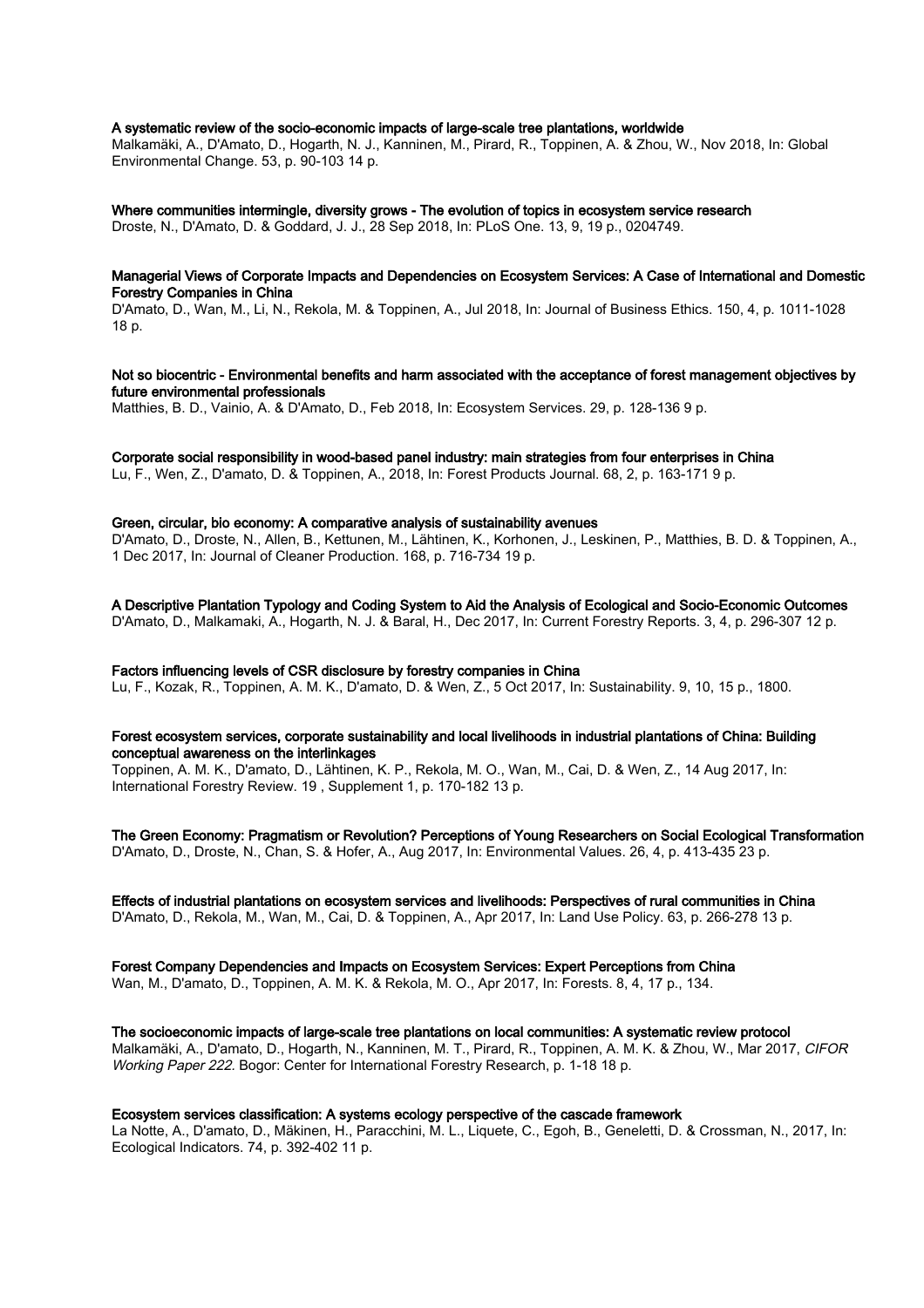The ecosystem services approach in corporate sustainability: results from industrial plantation forestry in China D'amato, D., 19 Aug 2016, Vantaa: Finnish Society of Forest Science. 143 p.

#### An ecosystem service-dominant logic? - integrating the ecosystem service approach and the service-dominant logic

Matthies, B. D., D'Amato, D., Berghäll, S., Ekholm, T., Hoen, H. F., Holopainen, J., Korhonen, J. E., Lähtinen, K., Mattila, O., Toppinen, A., Valsta, L., Wang, L. & Yousefpour, R., 15 Jun 2016, In: Journal of Cleaner Production. 124, p. 51-64 14 p.

#### Monetary valuation of forest ecosystem services in China: A literature review and identification of future research needs

D'amato, D., Rekola, M. O., Li, N. & Toppinen, A. M. K., Jan 2016, In: Ecological Economics. 121, p. 75 84 p.

#### Case: Payments for ecosystem services (PES)

D'amato, D. & Kettunen, M., Jan 2015, Towards a sustainable and genuinely green economy. The value and social significance of ecosystem services in Finland (TEEB for Finland) : Synthesis and roadmap. Jäppinen, J-P. & Heliölä, J. (eds.). Helsinki: The Finnish Ministry of Environment, Helsinki, p. 81-87 7 p. (The Finnish Environment = Suomen ympäristö; no. 1 en / 2015).

#### Linking forest ecosystem services to corporate sustainability disclosure: A conceptual analysis

D'amato, D., Li, N., Rekola, M., Toppinen, A. & Lu, F-F., 2015, In: Ecosystem Services. 14, p. 170-178 9 p.

#### Ecosystem services-based SWOT analysis of protected areas for conservation strategies

Scolozzi, R., Schirpke, U., Morri, E., D'Amato, D. & Santolini, R., 2014, In: Journal of Environmental Management. 146, p. 543-551 9 p.

#### Saproxylic beetles in three relict beech forests of central Italy: Analysis of environmental parameters and implications for forest management

De Zan, L. R., Bellotti, F., D'Amato, D. & Carpaneto, G. M., 2014, In: Forest Ecology and Management. 328, p. 229-244 16 p.

#### Using long-term ecosystem service and biodiversity data to study the impacts and adaptation options in response to climate change: Insights from the global ILTER sites network

Vihervaara, P., D'amato, D., Forsius, M., Angelstam, P., Baessler, C., Balvanera, P., Boldgiv, B., Bourgeron, P., Dick, J., Kanka, R., Klotz, S., Maass, M., Melecis, V., Petřík, P., Shibata, H., Tang, J., Thompson, J. & Zacharias, S., Mar 2013, In: Current Opinion in Environmental Sustainability. 5, 1, p. 53-66

#### Scoping assessment of benefits provided by protected areas–an example of application.

D'amato, D., Kettunen, M., de la Cruz, A., Royuela, J. B. & Gil, A., Jan 2013, The Social and Economic Benefits of Protected areas: An Assessment Guide.. Kettunen, M. & ten Brink, P. (eds.). Earthscan

#### Appreciating the value of supporting services

D'amato, D. & Kettunen, M., 2013, The Social and Economic Benefits of Protected areas: An Assessment Guide. Kettunen, M. & ten Brink, P. (eds.). Earthscan

#### Costs related to protected areas

D'amato, D. & Bassi, S., 2013, The Social and Economic Benefits of Protected areas: An Assessment Guide. Kettunen, M. & ten Brink, P. (eds.). Earthscan

#### Cultural services and related goods

D'amato, D. & Gantioler, S., 2013, The Social and Economic Benefits of Protected areas: An Assessment Guide. Kettunen, M. & ten Brink, P. (eds.). Earthscan

#### Potential of sectoral resource mobilization for EU contribution to implementation of the AICHI targets in developing countries.

Kettunen, M., D'amato, D. & ten Brink, P., 2013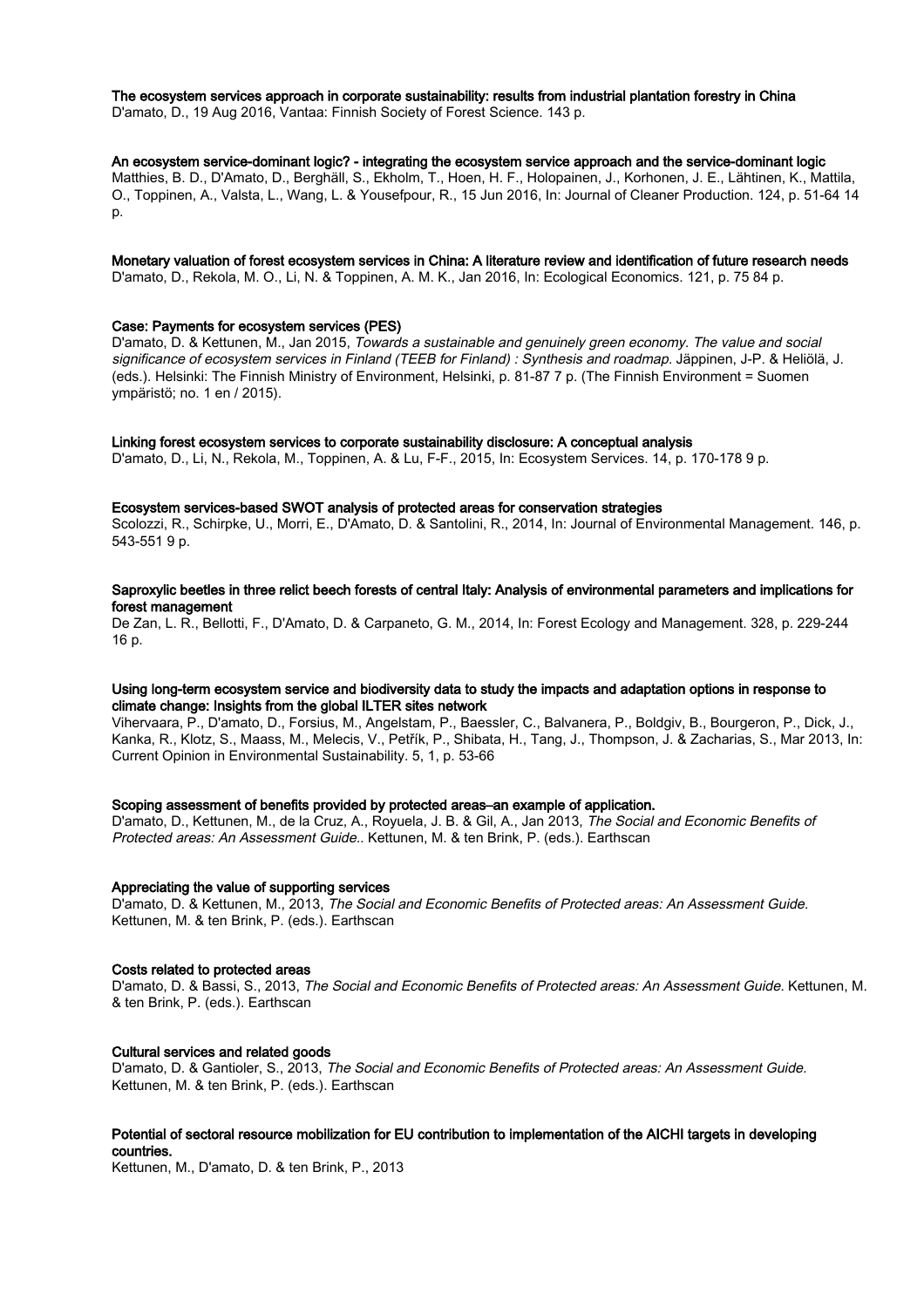#### Provisioning services and related goods.

Kettunen, M. & D'amato, D., 2013, The Social and Economic Benefits of Protected areas: An Assessment Guide.. Kettunen, M. & ten Brink, P. (eds.). Earthscan

#### Step-by-step guidance: tourism, recreation and other cultural benefits

D'amato, D. & Gantioler, S., 2013, The Social and Economic Benefits of Protected areas: An Assessment Guide.. Kettunen, M. & ten Brink, P. (eds.). Earthscan

#### Step-by-step guidance: valuation of biodiversity resources

D'amato, D., 2013, The Social and Economic Benefits of Protected areas: An Assessment Guide. . Kettunen, M. & ten Brink, P. (eds.). Earthscan

#### Socio-economic importance of ecosystem services in the Nordic Countries – Synthesis in the context of The Economics of Ecosystems and Biodiversity (TEEB)

Kettunen, M., Vihervaara, P., Kinnunen, S., D'amato, D., Badura, T., Argimon, N. & ten Brink, P., Jan 2012, -. Nordic Council of Ministers

# Projects

GreenPole: Green Forests policies: a comparative assessment of outcomes and trade-offs across Fenno-Scandinavia Droste, N., D'amato, D., Thomsen, M. & May, W. 01/09/2021 → 31/08/2025

## CEGEBE: Green, Bio, Circular economy: synergies, limits and implementation in the private sector

D'amato, D. Jenny and Antti Wihuri Foundation, Metsäteollisuustuotteiden Vientikaupan Edistämissäätiö  $01/09/2016 \rightarrow 30/09/2018$ 

#### ESGRI: Interaction between Forest Ecosystem Services and Forestry Enterprises: Insights from Economic Valuation and Sustainability Reporting

Toppinen, A., Rekola, M., Li, N., D'amato, D. & Wan, M. Academy of Finland  $01/09/2013 \rightarrow 31/08/2016$ 

#### Natural capital and ecosystem services as opportunities for rural land financing and investments

Matthies, B. D., Valsta, L., Ekholm, T., D'amato, D. & Laininen , J. 01/09/2017 → 31/08/2018

OPES: OPerationalising Ecosystem services in business Sustainability: drawing from green and circular bioeconomy D'amato, D. 01/09/2018 → 31/08/2021

PerForm: Perceiving the Forest-based Sector in the Bioeconomy

Toppinen, A., Korhonen, J., Valsta, L., D'amato, D. & Malkamäki, A. 01/03/2018 → 01/03/2020

RESONATE: Resilient forest value chains – enhancing resilience through natural and socio-economic responses Mäkelä, A., Toppinen, A., Hurmekoski, E., Holder, J. & D'amato, D.  $01/04/2021 \rightarrow 01/04/2025$ 

#### EBF/CIFOR: Evidence Based Forestry: Socioeconomic impacts of large-scale tree plantations on local communities. Examining the empirical evidence.

Kanninen, M., Malkamäki, A., D'amato, D., Toppinen, A. & Hogarth, N. 01/04/2016 → 31/08/2017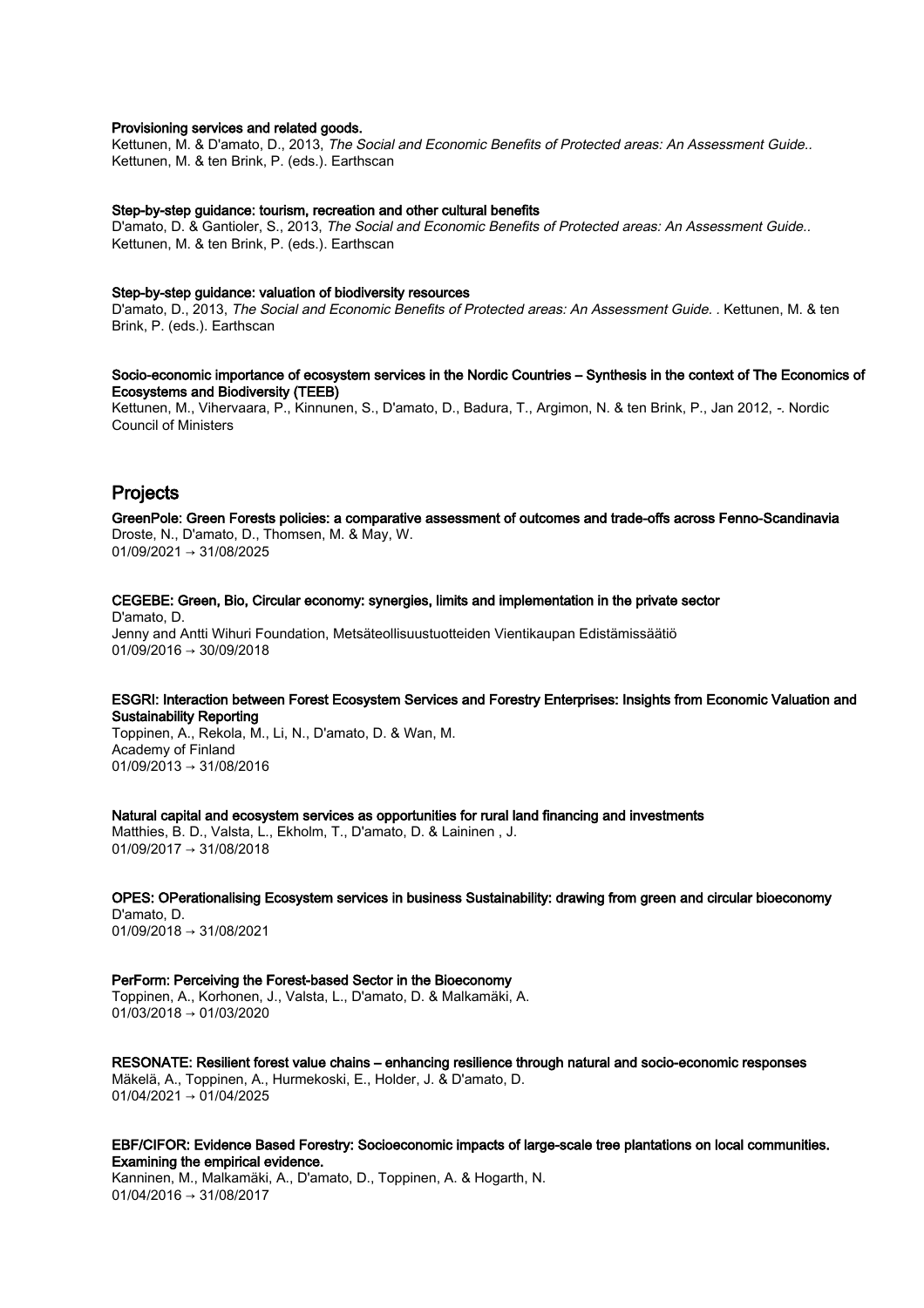# Activities

Lecture on sustainability science and the bioeconomy

Dalia D'amato (Participant) 6 Dec 2021 → 8 Dec 2021

The circular bioeconomy and the green economy: the role of de/postgrowth, responsible consumption and citizensconsumers

Dalia D'amato (Speaker) 26 Nov 2021

## Ecosystem Services (Journal)

Dalia D'amato (Reviewer) Jun 2021  $\rightarrow$  ...

## Elsevier (Publisher)

Dalia D'amato (Reviewer) Jun 2021

## Environmental Science & Policy (Journal)

Dalia D'amato (Reviewer) May 2021

## Journal of Environmental Management (Journal)

Dalia D'amato (Reviewer) May 2021 → …

## Sustainable Production and Consumption (Journal)

Dalia D'amato (Reviewer) May 2021 → …

## Forest Policy and Economics (Journal)

Dalia D'amato (Reviewer) Apr 2021

## Journal of Cleaner Production (Journal)

Dalia D'amato (Reviewer) Apr 2021  $\rightarrow$  ...

## Circular Economy and Sustainability (Journal)

Dalia D'amato (Reviewer) Feb 2021

## One Earth (Journal)

Dalia D'amato (Reviewer) Feb 2021

## Ecological Economics (Journal) Dalia D'amato (Reviewer)

 $2021 \rightarrow \ldots$ 

## Ecological Indicators (Journal)

Dalia D'amato (Reviewer)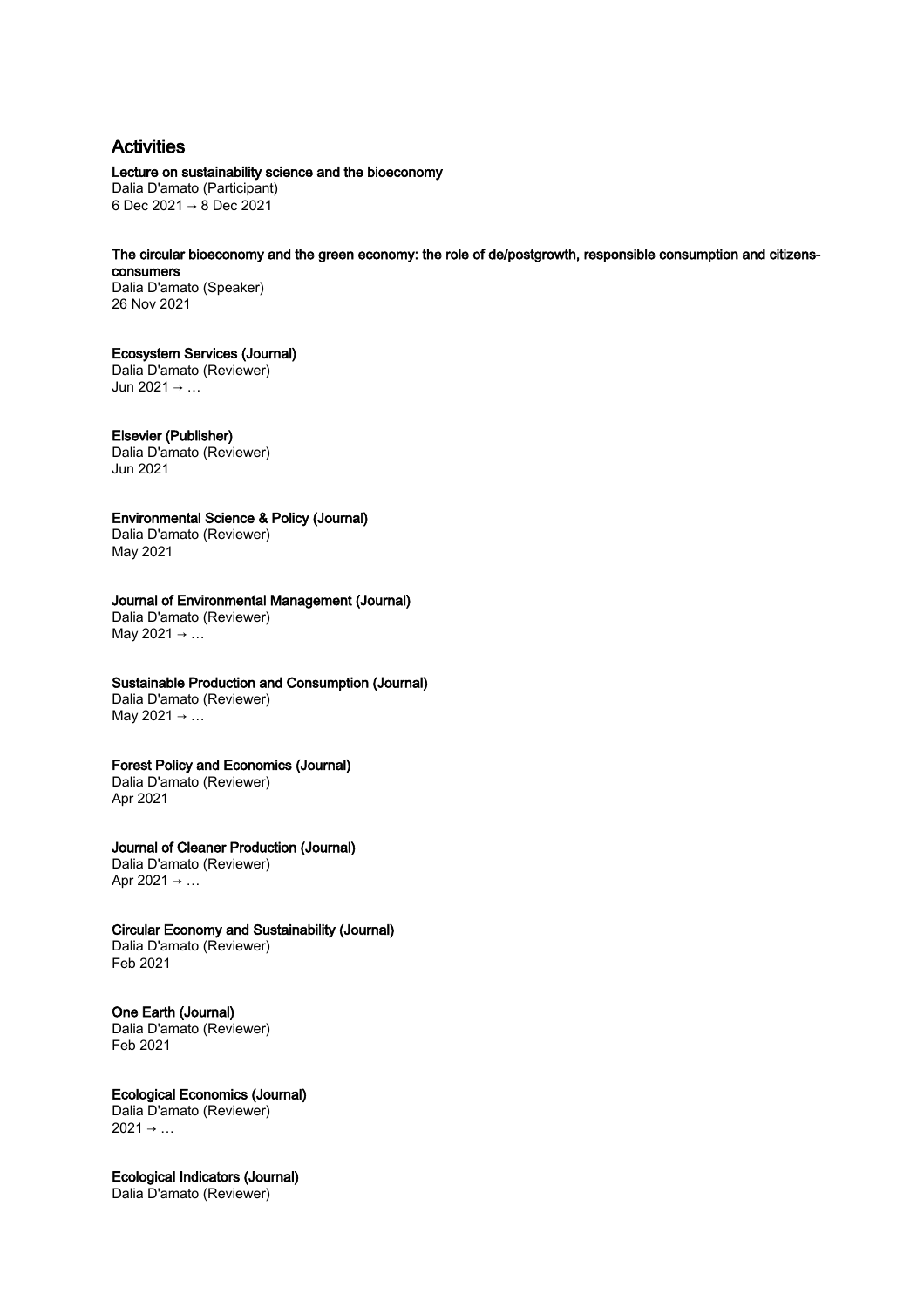$2021 \rightarrow ...$ 

Estonian Research Council (Event) Dalia D'amato (Reviewer)  $2021 \rightarrow ...$ 

National Science Center, Poland (Event) Dalia D'amato (Reviewer)  $2021 \rightarrow ...$ 

Reviewer of funding applications for the São Paulo Research Foundation. https://fapesp.br/en/about (Event) Dalia D'amato (Reviewer)  $2021 \rightarrow ...$ 

The forest-based (circular) bioeconomy: a globally mainstreamed narrative or a locally tailored strategy? Dalia D'amato (Speaker) 7 Oct 2020

Private governance of biodiversity and ecosystem services: a framework for sustainable management Dalia D'amato (Speaker) 30 Sep 2020 → …

Integration of the green economy, circular economy and bioeconomy in a strategic framework for sustainability transformations

Dalia D'amato (Speaker) 29 Sep 2020

## Circular Economy and Sustainability (Journal)

Dalia D'amato (Reviewer) Jul 2020 → …

Italian Ministry of the Environment (External organisation) Dalia D'amato (Board member) Apr 2020 → Dec 2020

#### entrepreneurship theory and practice (Journal)

Dalia D'amato (Reviewer) Apr 2020

Nature Communications (Journal)

Dalia D'amato (Reviewer) Mar 2020

#### Business in global sustainability transformations

Dalia D'amato (Consultant) 29 Jan 2020

## Supervisor of PhD candidate Geethanjali Mariaselvam

Dalia D'amato (Supervisor) Jan 2020 → …

#### Estonian Research Council (Event)

Dalia D'amato (Reviewer)  $2020 \rightarrow ...$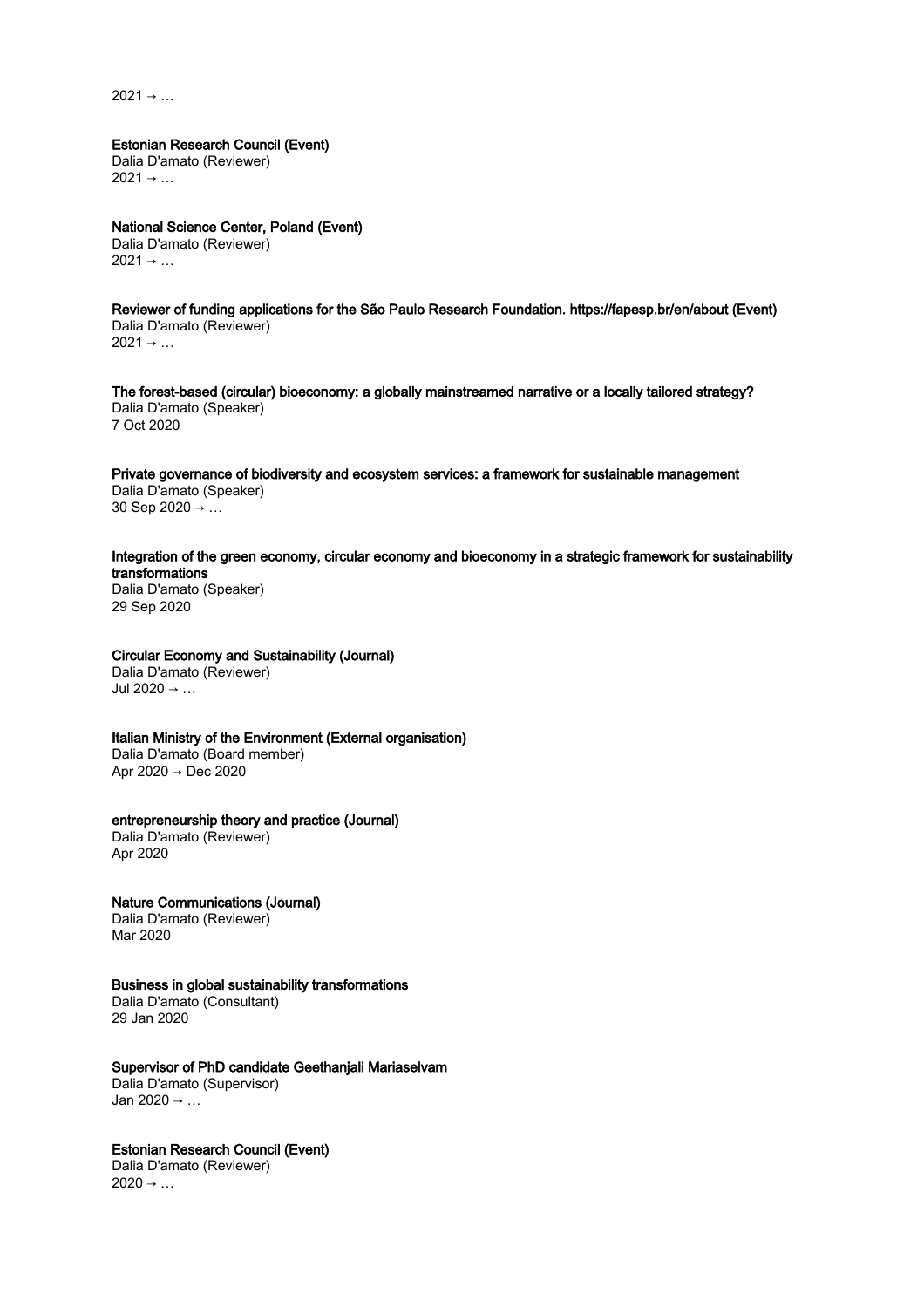#### National Science Center, Poland (Event)

Dalia D'amato (Reviewer)  $2020 \rightarrow \ldots$ 

Unitelma Sapienza Dalia D'amato (Visiting researcher) 27 Dec 2019 → 24 Feb 2020

#### Technological Forecasting and Social Change (Journal)

Dalia D'amato (Reviewer) Dec 2019

Nils Droste Dalia D'amato (Host) 30 Oct 2019 → 1 Nov 2019

Integrating circular economy, green economy and bioeconomy within a strategic framework for strong sustainability Dalia D'amato (Speaker) 29 Oct 2019

## Alexandru Giurca

Dalia D'amato (Host) 21 Oct 2019 → 25 Oct 2019

Circular economy, bioeconomy and green economy and their relevance to business sustainability

Dalia D'amato (Speaker) 18 Oct 2019

## Jana Holz

Dalia D'amato (Host) 12 Sep 2019 → 23 Sep 2019

#### Evidence gathering and integration in sustainability science: methodological challenges and advancements

Michiru Nagatsu (Speaker: Opponent/discussant) & Dalia D'amato (Chair of organizing committee) 4 Sep 2019

#### David Abson

Dalia D'amato (Host) 2 Sep 2019 → 6 Sep 2019

## Technological Forecasting and Social Change (Journal)

Dalia D'amato (Reviewer) Sep 2019

Integrating circular economy, green economy and bioeconomy within a strategic framework for strong sustainability Dalia D'amato (Speaker) 27 Jun 2019

Thinking Green, Circular or Bio: eliciting researchers' perspectives on a sustainable economy with Q method Dalia D'amato (Speaker) 20 Jun 2019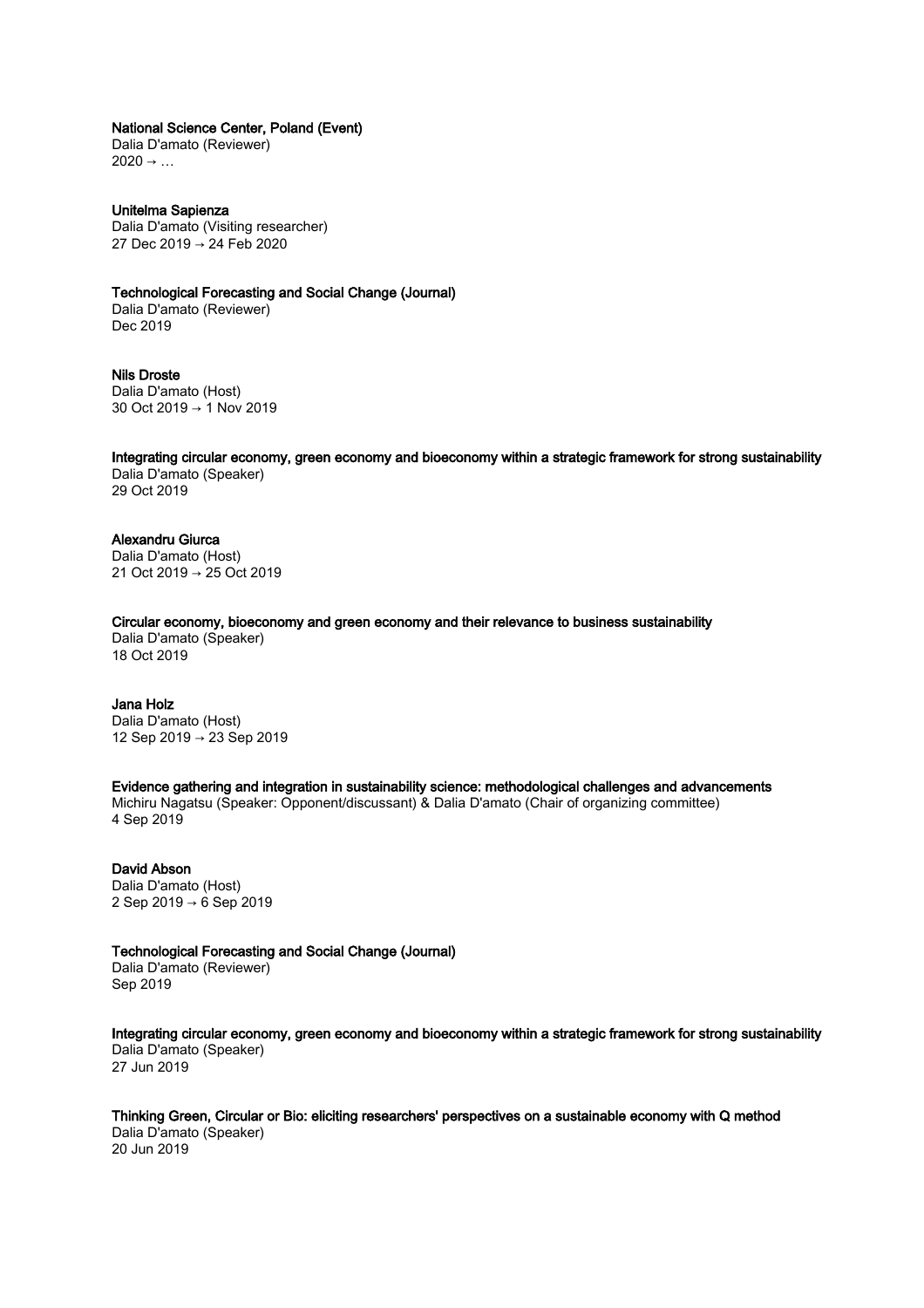## Ecological Economics (Journal)

Dalia D'amato (Reviewer) Jun 2019

## Resources, Conservation and Recycling (Journal)

Dalia D'amato (Reviewer) Jun 2019

## Social sciences (Journal)

Dalia D'amato (Reviewer) Jun 2019

## Sustainability Science Days 2019

Daria Gritsenko (New classification), Dalia D'amato (New classification), Polina Rozenshtein (New classification) & Karoliina Isoaho (Speaker: Chair) 9 May 2019

## Ecological Indicators (Journal)

Dalia D'amato (Reviewer) May 2019

## Journal of Business Ethics (Journal)

Dalia D'amato (Reviewer) May 2019

## Journal of Environmental Management (Journal)

Dalia D'amato (Reviewer) May 2019

## Ocean & Coastal Management (Journal)

Dalia D'amato (Reviewer) May 2019

## Stockholm Resilience Centre

Dalia D'amato (Visiting researcher) 8 Apr 2019 → 3 May 2019

## Current opinion in green and sustainable chemistry (Journal)

Dalia D'amato (Reviewer) Apr 2019

## Ecological Economics (Journal)

Dalia D'amato (Reviewer) Apr 2019

## A review of LCA studies on bio-based products using an ecosystem services perspective Elena Semenzin (Supervisor) & Dalia D'amato (Supervisor)

Jan 2019 → May 2019

## Cultures and Organization (Journal) Dalia D'amato (Reviewer)

Jan 2019

Ecosystem Services (Journal) Dalia D'amato (Reviewer)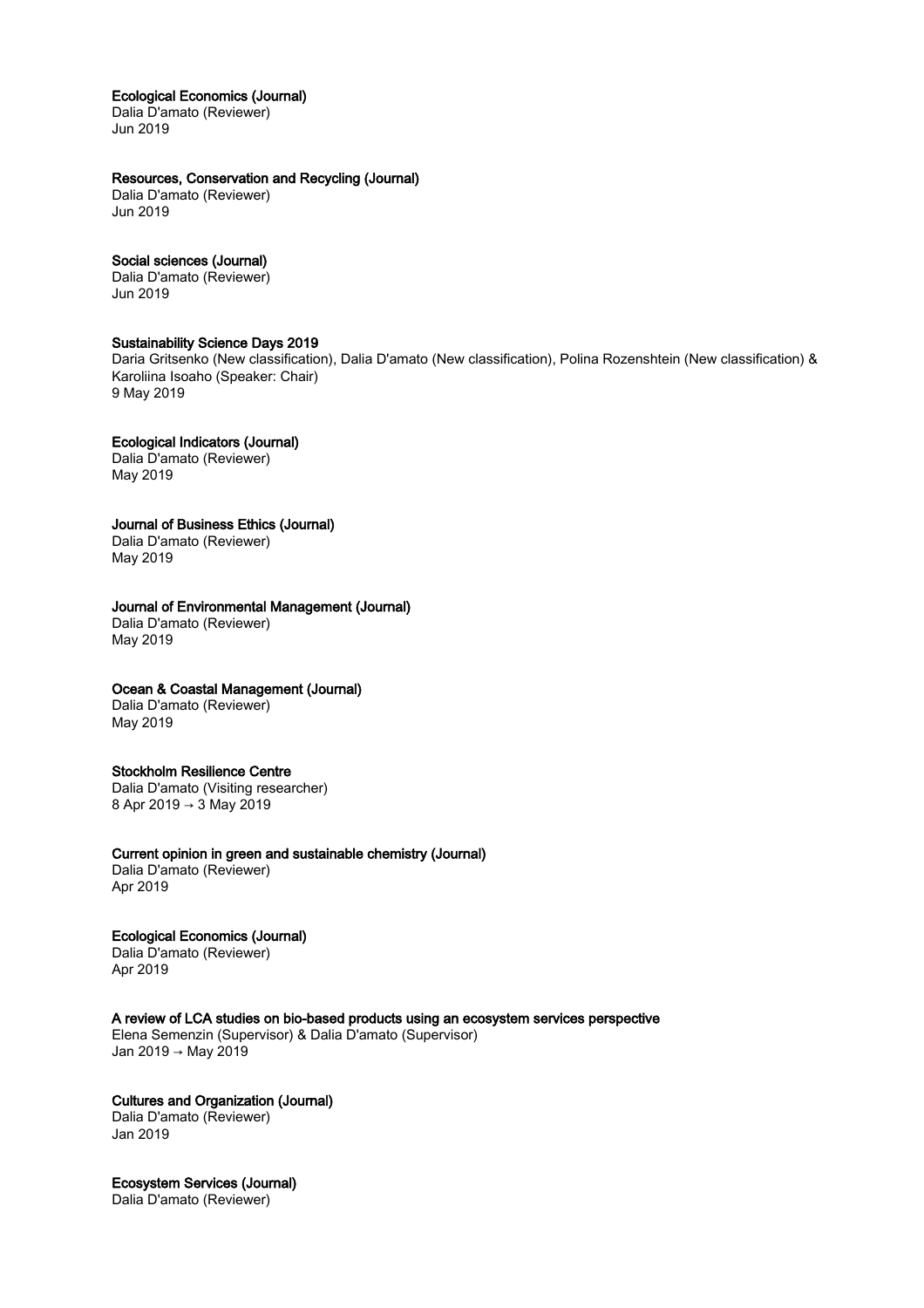Jan 2019

#### Forest Policy and Economics (Journal)

Dalia D'amato (Reviewer) Jan 2019

#### Ecosystem Services (Journal)

Dalia D'amato (Reviewer) Nov 2018 → …

#### Ecosystem Services (Journal)

Dalia D'amato (Reviewer) Nov 2018  $\rightarrow$  ...

#### Unitelma Sapienza, Rome

Dalia D'amato (Visiting researcher) 22 Oct 2018 → 22 Mar 2019

#### Pushing through the boundaries - of science and self

Dalia D'amato (Speaker) 18 Sep 2018

#### Ecosystem Services (Journal)

Dalia D'amato (Reviewer) Sep 2018 → …

## Environmental Earth Sciences (Journal)

Dalia D'amato (Reviewer) Sep 2018  $\rightarrow$  ...

## Journal of Cleaner Production (Journal)

Dalia D'amato (Reviewer) Sep 2018 → …

#### Forest Policy and Economics (Journal)

Dalia D'amato (Reviewer) Jul 2018 → …

#### Forest-based circular bioeconomy business models in Finnish SMEs

Dalia D'amato (Speaker), Simo Veijonaho (Speaker) & Anne Toppinen (Speaker) 28 Jun 2018

#### Perspectives from female forest industry leaders on gender diversity and the future of Nordic forest-based bioeconomy

Jaana Korhonen (Speaker), Dalia D'amato (Speaker), Anne Toppinen (Speaker) & Gintare Baublyte (Speaker) 13 Jun 2018

### Esitys SSFE 2018: "Being one of the boys": perspectives from female forest industry leaders on gender diversity and the future of Nordic forest-based bioeconomy

Anne Toppinen (Speaker), Dalia D'amato (Speaker) & Jaana Elina Korhonen (Speaker) 23 May 2018

#### Journal of Cleaner Production (Journal)

Dalia D'amato (Reviewer) May 2018  $\rightarrow$  ...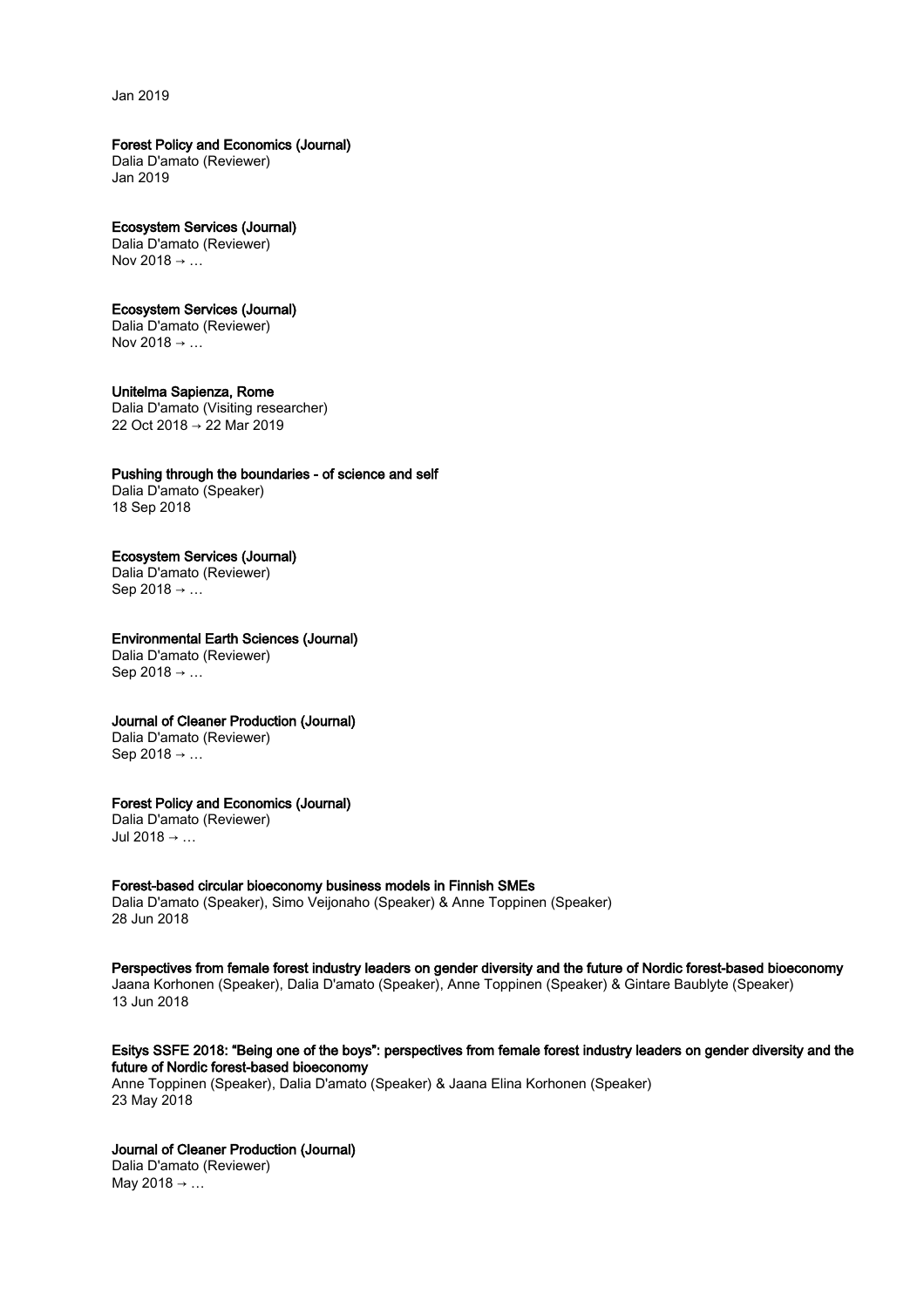#### Sustainability (Journal)

Dalia D'amato (Reviewer) Apr 2018

#### Natural Resources Forum (Journal)

Dalia D'amato (Reviewer) Mar 2018

#### Springer (Publisher)

Dalia D'amato (Reviewer) Mar 2018

## Land Use Policy (Journal)

Dalia D'amato (Reviewer) Jan 2018 → …

#### Bioeconomy investment summit

Dalia D'amato (Attendee) 14 Dec 2017 → 15 Dec 2017

#### Opportunities and challenges of sustainable forest bioeconomy

Dalia D'amato (Attendee) 13 Dec 2017

Green, circular, bioeconomy: limits and synergies of three sustainability avenues Dalia D'amato (Teacher) 27 Nov 2017 → 30 Nov 2017

## The Finnish Society for Environmental Social Science (YHYS) Colloquium 2017

Dalia D'amato (Speaker: Presenter) 24 Nov 2017

## Forest Policy and Economics (Journal)

Anne Toppinen (Reviewer), Dalia D'amato (Reviewer) & Tobias Stern (Reviewer) Nov 2017 → 2019

## International Union of Forest Research Organizations (IUFRO)

Dalia D'amato (Speaker: Presenter) 21 Sep 2017

Ecosystem services: a comprehensive introduction to theory and applications Dalia D'amato (Teacher) 6 Sep 2017 → 18 Oct 2017

## Green, Circular, Bio economy: a comparative analysis of three sustainability concepts

Dalia D'amato (Speaker) 26 Jul 2017

## ESEE 2017 Conference Budapest

Dalia D'amato (Speaker: Presenter) 22 Jun 2017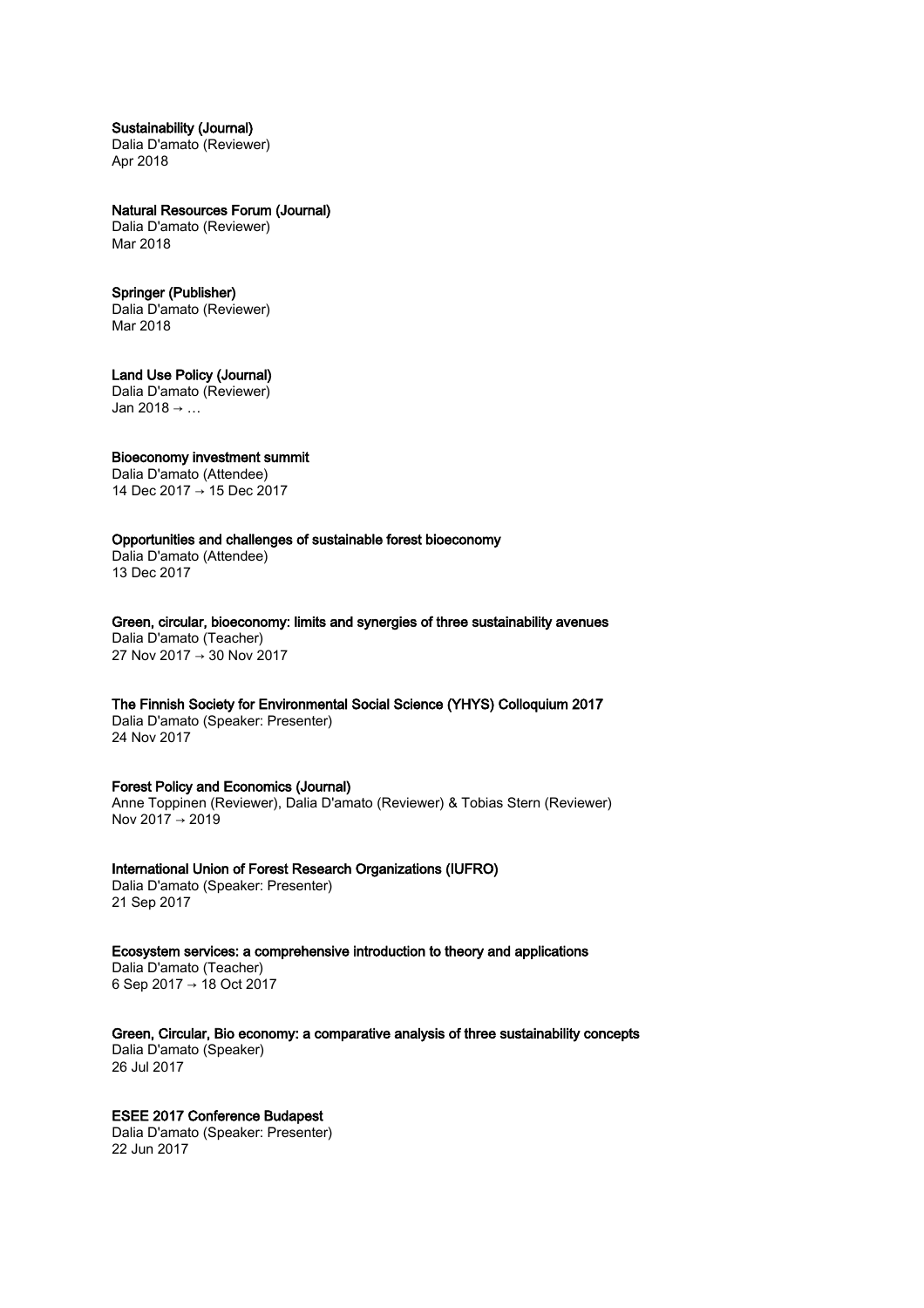## Land Use Policy (Journal)

Dalia D'amato (Reviewer) Jun 2017

## Environmental development (Journal)

Dalia D'amato (Reviewer) Apr 2017 → …

#### Aalto University

Dalia D'amato (Visiting researcher) 19 Jan 2017 → 1 Aug 2017

## Ecosystem services of World's forests

Dalia D'amato (Teacher) 1 Jan 2017 → 1 Mar 2017

## University Pedagogy 1

Dalia D'amato (Attendee) 1 Jan 2017 → 1 Mar 2017

## Current Forestry Reports (Journal)

Dalia D'amato (Reviewer) 2017

#### Ecosystem Services (Journal) Dalia D'amato (Reviewer)  $2017 \rightarrow ...$

## Landscape and Urban Planning (Journal)

Dalia D'amato (Reviewer) 2017

### Science (Journal)

Dalia D'amato (Reviewer) 2017

#### Scientific advisor at Dasos Habitat Foundation

Dalia D'amato (Participant)  $2017 \rightarrow 2018$ 

#### Supervisor of MSc thesis Dalia D'amato (Supervisor) & Anne Maarit Kristiina Toppinen (Supervisor) 2017 → 2018

#### Responsible business management in global forest bioeconomy Dalia D'amato (Teacher)

11 Nov 2016

NOVA-BOVA network cooperation for an intensive course "An Introduction to Ecosystem Service Theory and Practices" Dalia D'amato (Teacher) 31 Oct 2016 → 4 Nov 2016

"Ecosystem services – Convenient narrative or practical solution?" Dalia D'amato (Member of organizing committee) 14 Oct 2016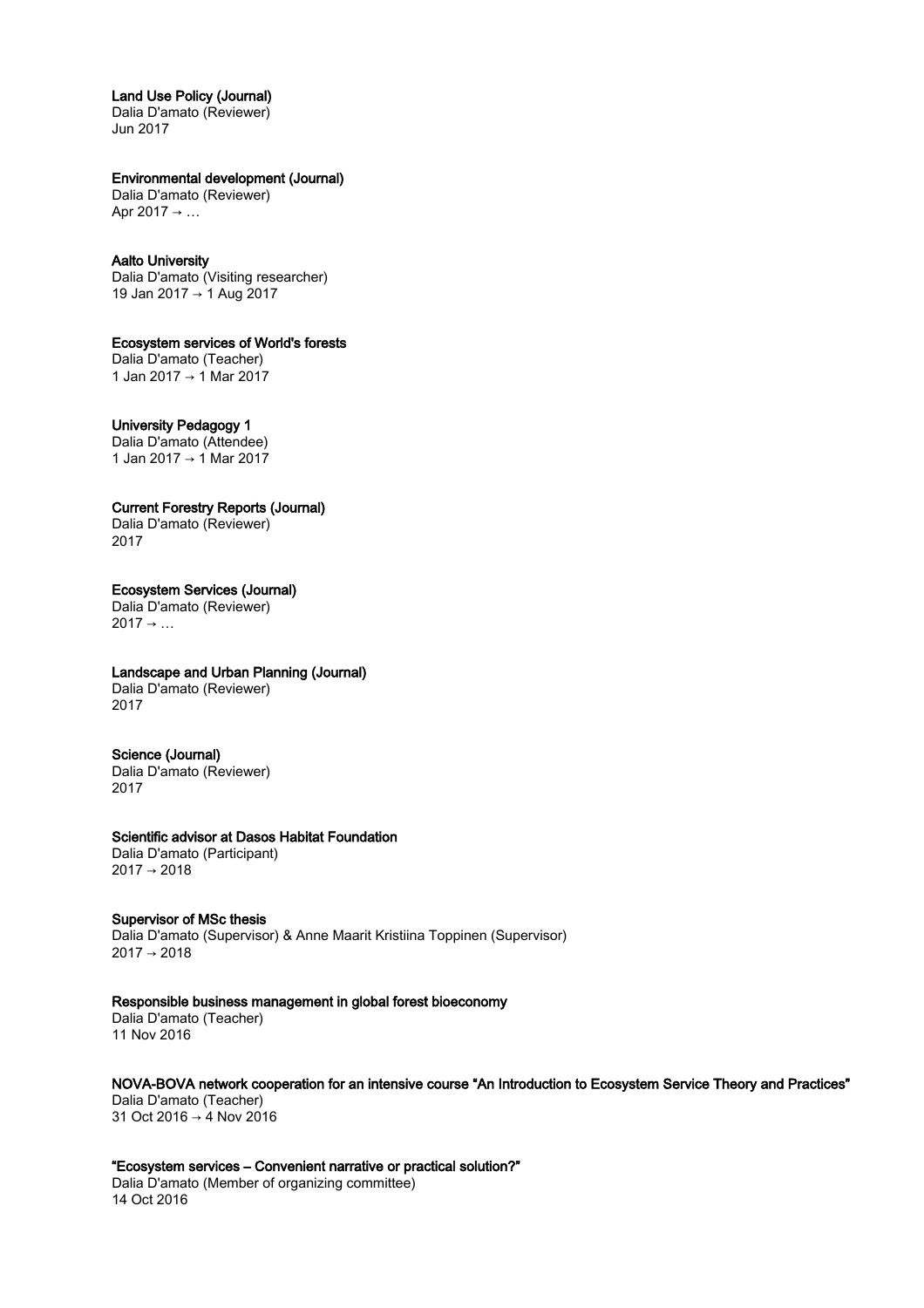An overview of ecosystem service theory and practice

Dalia D'amato (Teacher) 2 Sep 2016 → 14 Oct 2016

Conference of the Scandinavian Society of Forest Economics Dalia D'amato (Speaker: Presenter) 25 May 2016 → 27 May 2016

## Ecosystem services of World's forests

Dalia D'amato (Teacher) 1 Jan 2016 → 1 Mar 2016

Ecosystem Services (Journal) Dalia D'amato (Reviewer) 2016

## Environmental Earth Sciences (Journal)

Dalia D'amato (Reviewer) 2016

## Environmental development (Journal)

Dalia D'amato (Reviewer)  $2016 \rightarrow ...$ 

## Journal of Business Ethics (Journal)

Dalia D'amato (Reviewer) 2016

## Journal of Environmental Management (Journal)

Dalia D'amato (Reviewer) 2016

## Supervisor of MSc thesis

Dalia D'amato (Supervisor) 2016 → 2017

## Questionnaire design, analysis and interpretation for forestry researchers

Dalia D'amato (Attendee) Nov 2015

Course: State of the Art in Payment for Environmental Services and Market-Based Instruments Dalia D'amato (Attendee) 5 Oct 2015 → 9 Oct 2015

## Valuation of Environmental Benefits

Dalia D'amato (Teacher) Sep 2015 → Oct 2015

## European Society for Ecological Economics ESEE 2015 Conference

Dalia D'amato (Speaker: Presenter) 2 Jul 2015